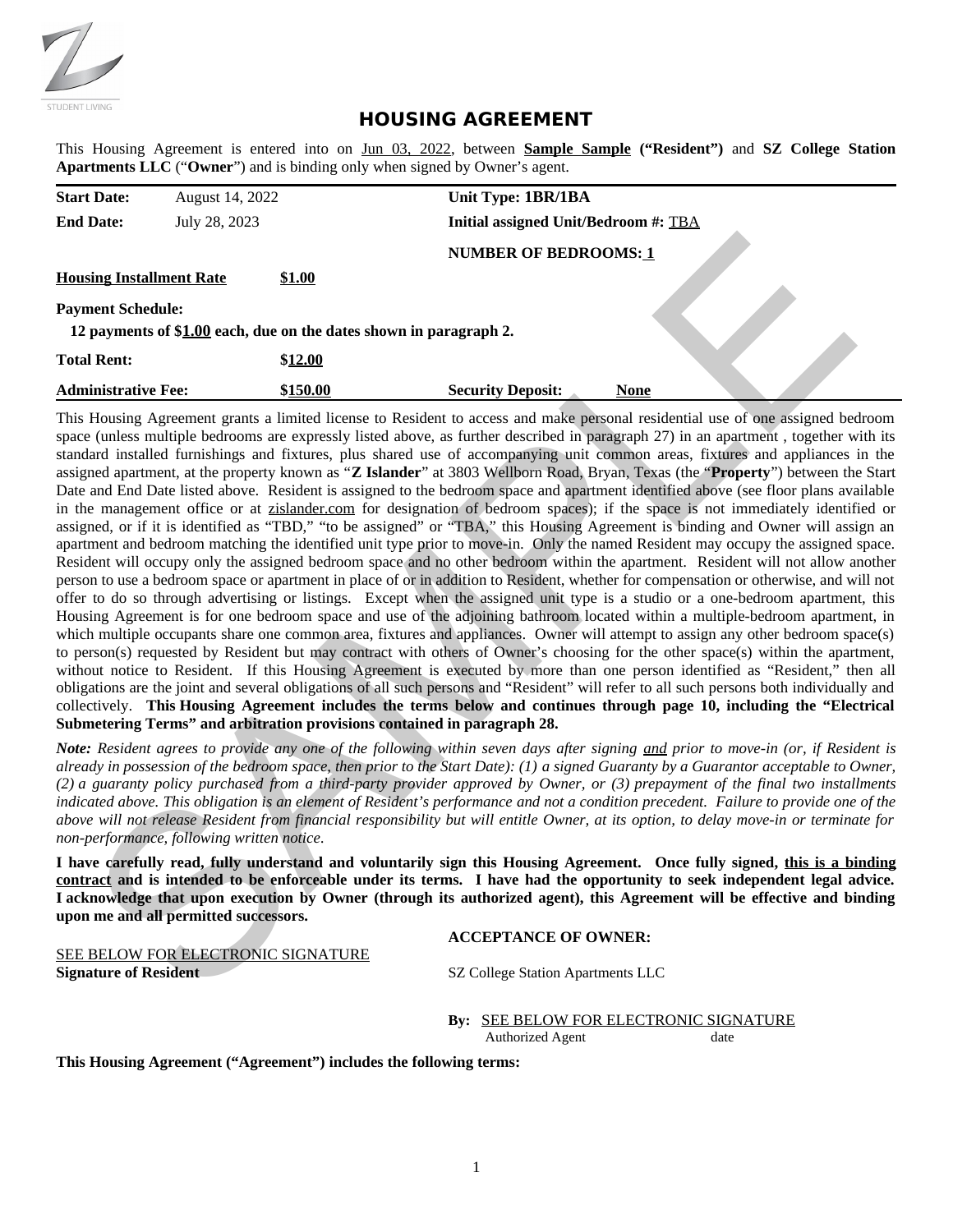- **1. Term**. Resident will have access to the Property and the assigned bedroom space and apartment as of 1:00 pm on the Start Date, and this access will end as of 12:00 Noon on the End Date (the "**Term**"), unless early arrival or late departure is approved by Owner in writing, at additional cost to the Resident.
- **2. Payment.** Resident accepts financial responsibility for the full Term of the Agreement, regardless of whether the assigned bedroom space is occupied for the duration of the full Term or at all. Resident agrees to make full and prompt payment to Owner according to the payment schedule specified below, without demand of Owner, together with all additional charges or fees applicable under this Agreement. **The Total Rent stated above is a fixed price for the entire Term and is payable in equal installments for convenience; there is no proration or adjustment for any partial month of occupancy.** Payment may be made by personal check, money order or cashier's check, or in Owner's discretion by credit card, check card, electronic check, or by direct bank transfer, provided that Owner reserves the right to charge processing fees as appropriate for such payment methods. Cash will not be accepted. If any payment is returned unpaid, Owner may require Resident to make future payments by certified funds. Payment (including by mail) is deemed made only when actually received by Owner or its agent, subject to clearance of funds. Resident's payment obligation is a promise by Resident which is independent from all of Owner's and its agent's promises, duties and obligations. To cover Owner's added costs for late payment, each payment will be increased by **\$30** as a late charge if not received by the close of business within two calendar days following the date due and will be increased by an additional **\$5 per day** thereafter (for up to 25 days) until paid in full. At Owner's option and without notice to Resident, any amounts owed by Resident, including but not limited to late charges, returned check fees, utility overages, damage or replacement costs, and any amount owed by Resident to Owner under a separate agreement, will be considered Rent under the terms of this Housing Agreement. In the event any payment is past due, Owner may take legal action for possession and payment and Resident will be responsible for all legal fees and costs in connection with such action. To cover Owner's added costs for processing of payments that are dishonored or returned due to insufficient funds, each such payment will be increased by \$50 as a returned payment charge and will not be considered paid until valid payment has been received. Payment should be mailed or delivered to **Z Islander, 3803 Wellborn Road, Bryan, TX 77801**. Acceptance by Owner of any payment shall not constitute a waiver of Owner's right to terminate this Agreement and/or claim any damages. Unpaid charges past due more than 30 days will also bear additional interest at 12% per annum, as allowed by law, from such date through the date of payment in full. By and tannels are possible to the state of the contract of the comparison and the state of the proposal of the contract of the state of the state of the state of the state of the state of the state of the state of the st

Payment will be due without proration as follows:

| $1st$ day of August 2022              | \$1.00 | $1st$ day of February 2023        | \$1.00 |
|---------------------------------------|--------|-----------------------------------|--------|
| 1 <sup>st</sup> day of September 2022 | \$1.00 | 1 <sup>st</sup> day of March 2023 | \$1.00 |
| $1st$ day of October 2022             | \$1.00 | 1 <sup>st</sup> day of April 2023 | \$1.00 |
| 1 <sup>st</sup> day of November 2022  | \$1.00 | $1st$ day of May 2023             | \$1.00 |
| 1 <sup>st</sup> day of December 2022  | \$1.00 | 1 <sup>st</sup> day of June 2023  | \$1.00 |
| $1st$ day of January 2023             | \$1.00 | $1st$ day of July 2023            | \$1.00 |

- **3. Owner; Owner; Agent.** The owner of the Property is SZ College Station Apartments LLC. Owner has appointed The Scion Group LLC ("Manager") as its property management agent, authorized to act on behalf of Owner. Written correspondence to any of the above should be directed to: **3803 Wellborn Road, Bryan, Texas 77801**.
- **4. Assignments.** Apartment and bedroom space assignments are made, and may be changed, only by Owner or its agent. **Change requested by Resident:** Resident may request to change assignments to a different apartment. Such change requests by the Resident are only effective upon written approval by Owner in its discretion, subject to the following preconditions: (a) Resident must be in good standing under the Housing Agreement; (b) Resident must prepay a \$200 reassignment fee (refunded if the request is declined); (c) Resident and Owner must sign a written confirmation of the change in assignment, including Resident's agreement to pay the prevailing rate for the new assignment, pro-rated to the date scheduled for relocation; and (d) relocation must be completed within 48 hours or charges will apply on both spaces. **Change by Owner:** Owner reserves the right to relocate Resident to another equivalent bedroom space or apartment at the Property for any reason (*e.g.,* roommate conflict, urgent maintenance, etc.) upon at least three days' notice. In such case, if the new Owner-assigned space carries a lower rate, Resident's charges will be pro-rated and reduced accordingly; if the new Owner-assigned space carries a higher rate, Resident will continue to pay the rate under this Agreement and will not be charged the higher rate. Failure to relocate within the time provided by Owner will be considered a material breach and may also result in charges applying for both spaces.
- **5. Termination; Subletting/Delegation.** Once this Agreement is signed by Owner and Resident, Resident can terminate occupancy by providing written notice to Owner and by fully vacating the premises, provided that **Resident will remain fully responsible for the Total Rent that would have accrued under this Agreement, through the end of the full original Term**. No exception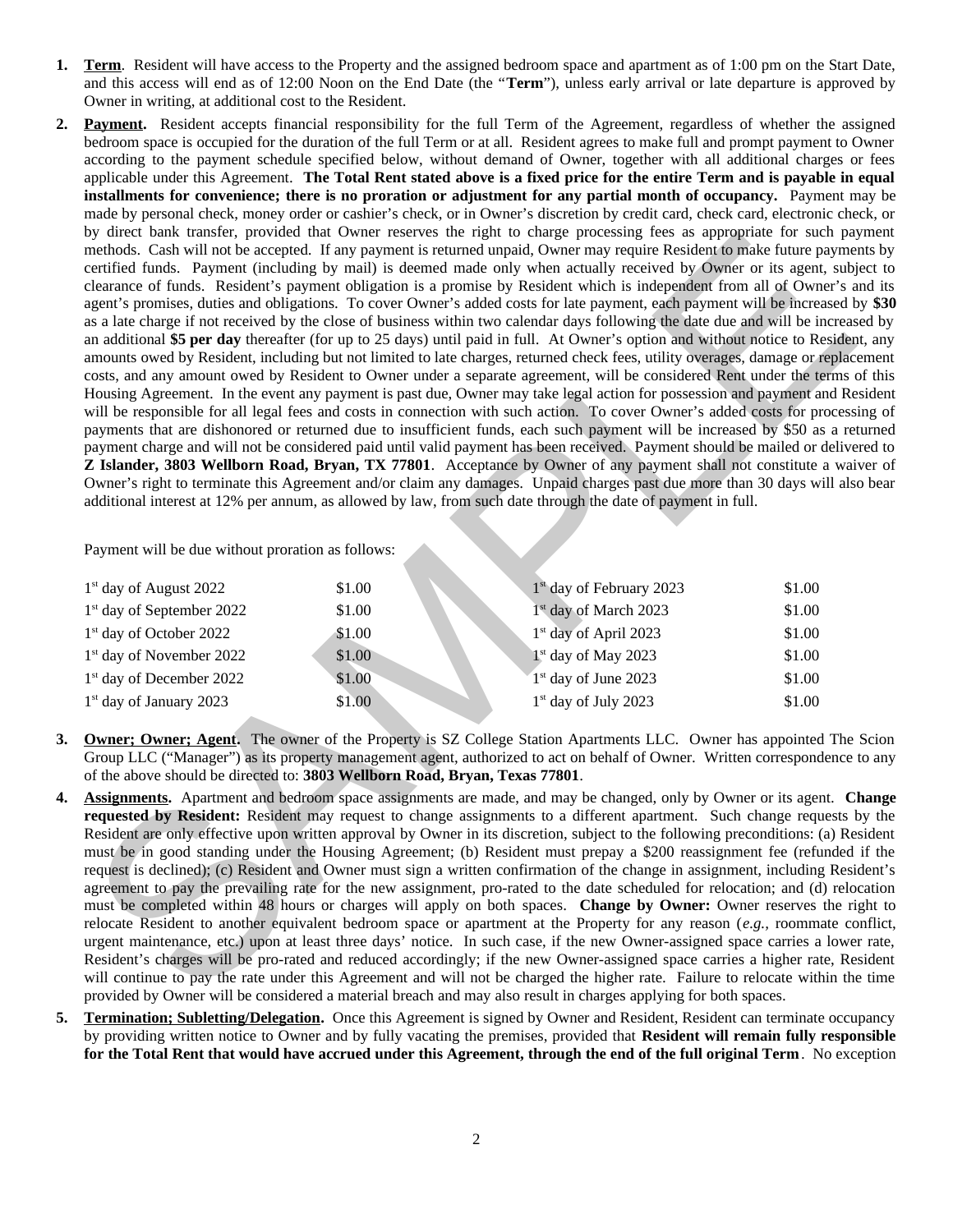can be made for financial hardship, academic changes, family matters, medical issues, roommate conflict or any other reason. Any charges associated with damage to a bedroom space, apartment or the Property or Resident's failure to vacate completely upon termination, will be payable in addition to the foregoing amount. After such termination, Owner will use its commercially reasonable efforts to contract with other individuals for the use of all available bedroom spaces, including the bedroom space vacated by Resident; if and when all such available bedroom spaces at the Property are fully assigned and occupied and no bedroom spaces remain vacant, Resident will receive a credit equal to the remaining charges that would have accrued under this Housing Agreement, prorated from such date through the end of the original term hereof, less a \$200 cancellation/marketing fee which is in addition to all other charges provided herein. Resident understands that due to the nature of student housing, successful mitigation is highly unlikely; therefore, Resident will be responsible for remaining scheduled rent, subject to potential credit for mitigation as described above, and Owner may apply all prepaid amounts (if any) toward Resident's obligation. Resident may not assign or transfer Resident's interest in this Agreement, or any part hereof, nor sublet Resident's right to use the Property, apartment or bedroom space, or any part thereof, nor provide keys to any other person. However, in Owner's sole discretion, Resident may delegate his or her right to use the Property to another person pursuant to Owner's approved delegation form, signed by all parties, if Resident is in good standing under the Agreement and pays to Owner a delegation fee of \$200.

- **6. Move-in; Inspection; Delay.** Before Resident may access or occupy the premises, all required administrative fees, other annual charges and all installments then due must be paid in full with cleared funds and guaranty requirements satisfied. Prior to Resident taking possession of the assigned bedroom space (and any re-assigned bedroom space), will conduct an inspection of the assigned bedroom space and apartment and will note on the Check-In/Check-Out Inspection Report ("Inspection Report") any defects, damage or other conditions observed, if not already identified by Owner on such report; upon completion and approval by Owner, the Inspection Report will become part of this Agreement. At the time of move-out, Resident is encouraged to inspect the bedroom space and apartment with Owner's representative by making an appointment during business hours at least 48 hours in advance. Within three business days following Resident's move-out (or, as applicable, following the move-out of all residents of an apartment) at the termination of this Agreement, or within a reasonable time if Resident moves out without notifying Owner, Owner will note the then-present condition of the assigned bedroom space and apartment, including all appliances and fixtures, and any damages incurred and/or extraordinary cleaning deemed necessary by Owner or extraordinary wear as determined by Owner. Resident will promptly pay all costs of restoring the bedroom space and apartment to the same condition upon move-in, less normal wear. Resident acknowledges that except as provided in the Inspection Report, each bedroom space and apartment are being delivered in "as-is" condition, and Resident's acceptance of the assigned bedroom space and apartment at the beginning of the Term constitutes Resident's acknowledgment that the bedroom space and apartment and all fixtures are in good repair and condition. Owner will not be responsible for any damages or consequences suffered by Resident as a result of Owner's inability to timely deliver possession of the apartment or assigned bedroom space to Resident on the anticipated Start Date; in such event, the rent payable will be abated until Owner renders possession and such delay will not extend or decrease the term or change the End Date.
- **7. Utilities; Amenities.** The following utilities are included in the Total rent set forth in this Agreement: **Internet access and trash disposal**. Resident will pay a pro-rata share (based on the number of actual contracted residents of the apartment) for the apartment's usage of **electricity and water/sewer** as additional Rent. Resident will be responsible for his or her pro-rata share of electricity and water/sewer charges during the term of this Agreement, regardless of actual date of move-in or move-out. Resident will be responsible, together and jointly with other residents of the Resident's assigned apartment as applicable, for arranging for and paying all charges associated with telephone, satellite television and other optional utilities not listed above, and will promptly pay to the respective utility providers all such charges as they come due. In connection with the administration of utility billing during the term of this Agreement, Resident will pay prior to occupying the assigned apartment (or on the first utility bill, at Owner's discretion), a single up-front bill **service fee of \$60** (or alternately, at Owner's option, a service fee of \$5.00 per monthly bill) for administration, billing, overhead and similar expenses and charges incurred by Owner for providing utility allocations and billing services. **Billing for electricity will be in accordance with the Electrical Submetering Terms attached appearing on page 8 below; by signing this Housing Agreement, Resident agrees to the Electrical Submetering Terms.** Upon Resident's request, Owner will provide copies of applicable utility bills. At Owner's option, to the extent permitted by law, Resident may be pre-billed for the estimated amount of charges above the above conservation credits for any utility bills anticipated to be received during the final 30 days of the term or after the end of the term of this Agreement, calculated based on historical utility charges for the apartment and pursuant to applicable electricity billing laws and regulations. As part of each utility bill, Resident may be charged and agrees to pay promptly to Owner late payment fees and/or NSF fees, as may be applicable, in the amounts stated in paragraph 2 of this Agreement, as liquidated estimates of costs incurred in connection with the administration and collection of late payment. PUC rules require the Owner to publish figures from the previous calendar year if that information is available. The average monthly bill for all dwelling units in the apartment community last year was \$\_\_\_\_\_ per unit, varying from \$\_\_\_\_\_ for the lowest month's bill to \$\_\_\_\_\_ for the highest month's bill for any unit. This information may or may not be relevant since the past amounts may not reflect future changes in utility-company water rates, Resident manners are as remainded manner of this Agentum. At the time synchromagned manners are as the synchromagneous control of the synchromagneous control of the synchromagneous control of the synchromagneous control of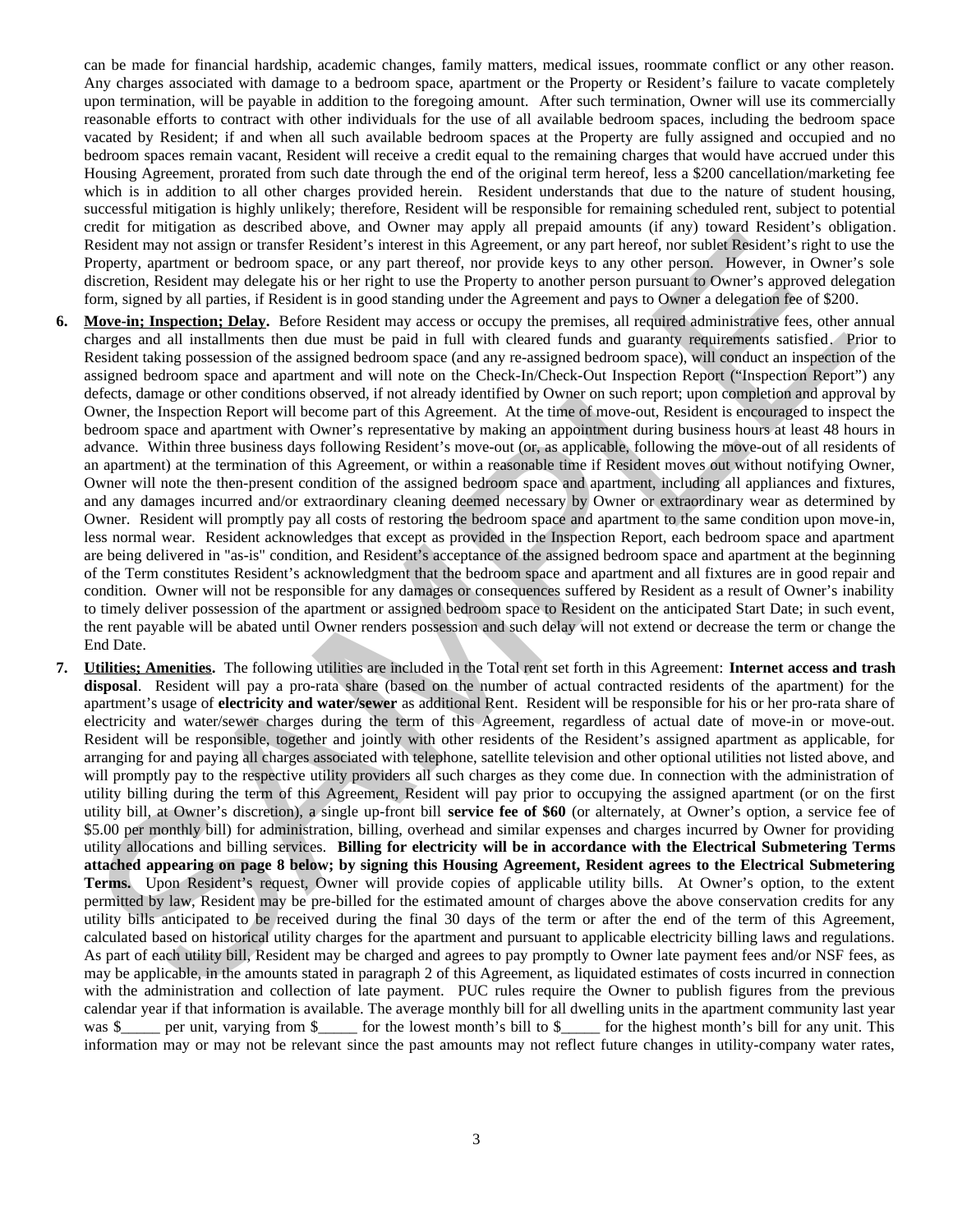weather variations, future total water consumption, changes in water-consumption habits of residents, and other unpredictable factors. Owner makes no representations and hereby disclaims any and all warranties, express or implied, with respect to any utilities provided, including but not limited to those warranties concerning merchantability and fitness for a particular purpose or use, whether made allegedly by Owner or its representatives or agents, whether in writing or otherwise, except as otherwise expressly stated in this Agreement, or in written documentation signed by the parties hereunder after the date hereof. Owner does not warrant or guarantee the protection of Resident's privacy during operation of utilities, that such utilities will satisfy Resident's requirements, or that the operation of utilities will be uninterrupted or error free. Resident acknowledges and agrees that neither Owner nor its affiliates, agents, employees or representatives will be responsible to Resident for any non-economic, consequential, incidental, indirect or special damages, including incidental, economic or punitive damages, arising from breach of warranty, breach of contract, negligence or any other legal ground of action, or by reason of the use, discontinuation or modification of any utilities or the termination of any utilities, whether arising from Resident's use of (or inability to use) utilities, or otherwise, even if Owner has been advised of the possibility of such damage. In the event that any utility service proves defective, or is discontinued or terminated, Owner's and Manager's entire combined liability and Resident's exclusive remedy will be limited to a reimbursement of the approximate cost of that utility incurred by Resident, prorated by the day for each day the utility service proved defective, or was discontinued or terminated, for more than 24 hours. Resident agrees to indemnify, defend and hold harmless Owner and its employees, affiliates and agents, from any and all losses, claims, damages, expenses, other liabilities and causes of action of every nature, including attorney fees, which arise, directly or indirectly in connection with: (i) violation by Resident of any laws, ordinances, regulations or rules regarding the utilities; or (ii) illegal or inappropriate use of the utilities. Any damage or loss to any utility devices during Resident's occupancy will be charged to Resident (and the other resident in the apartment, as applicable) at the replacement cost. Management will establish schedules and policies for the use of recreation facilities, amenities and other common spaces. Owner may add, remove, close (temporarily or permanently), upgrade or modify any of the recreation facilities, amenities or common spaces in Owner's discretion, without notice or compensation; provided that if this Agreement expressly includes a separate Amenity Fee, Resident's sole remedy will be limited to a pro-rata credit of such Amenity Fee for the period a covered amenity is closed or fully unavailable.

**8. Required Liability Insurance; Personal Property**. During the full term of the Housing Agreement, Resident agrees to obtain and maintain at Resident's expense a policy of personal liability insurance (i.e., renter's liability insurance) from a licensed insurance carrier in the United States, with coverage of at least \$100,000 per occurrence at actual replacement cost, covering Owner's losses of any kind arising from fire, smoke or water and caused by Resident's negligence and/or by Resident's animal. The liability insurance requirement and the existence or limits of any such insurance will not reduce or supersede Resident's obligations under this Housing Agreement, except to the extent Owner charges and Resident pays for a waiver of this insurance requirement as provided below. Resident is not obligated to purchase insurance from any specific provider and may arrange its own personal liability insurance policy from any insurer of Resident's choosing meeting the requirements of this paragraph, in which case Resident agrees to provide written proof of the required personal liability insurance coverage, including causing Owner and Manager to be listed as named interested parties on such insurance coverage, by mailing the proof of insurance to P.O. Box 18999, Atlanta, GA 31126-1399. Owner will provide instructions prior to move-in for submitting proof of insurance or purchasing a compliant insurance policy; Resident's failure to comply with these insurance requirements will be a breach by Resident with Owner reserving its remedies but will not give Resident any right of termination. If Resident fails or chooses not to provide sufficient proof of compliant personal liability insurance to Owner by the Start Date, or if Resident's insurance is cancelled during the term of this Housing Agreement, then Owner may, at its option, waive Resident's obligation to provide such insurance and obtain its own coverage in Owner's name for the same limited risks (up to \$100,000 per occurrence from fire, smoke or water damage caused accidentally by Resident's negligence and/or by Resident's animal) at Owner's expense; in such case, Resident agrees to reimburse Owner at the cost of \$12.00 per installment as additional Rent during the remaining term of this Agreement, of which Owner will retain \$5.00 per installment as an administrative fee and use the remaining \$7.00 per installment to procure such insurance for itself. This waiver is not insurance, does not release Resident from liability for other damage or causes and does not cover Resident's personal property. Owner strongly recommends that Resident maintain insurance covering Resident's personal property or belongings, which Resident may elect to purchase. Neither Owner nor any of its employees, representatives or agents assumes any liability, directly or indirectly, for loss or damage to the personal property of Resident or others by fire, theft or any other cause. Owner is not aware that the dwelling you are renting is located in a 100-year floodplain. Even if the dwelling is not in a 100-year floodplain, the dwelling may still be susceptible to flooding. The Federal Emergency Management Agency (FEMA) maintains a flood map on its Internet website that is searchable by address, at no cost, to determine if a dwelling is located in a flood hazard area. Most tenant insurance policies do not cover damages or loss incurred in a flood. You should seek insurance coverage that would cover losses caused by a flood. Any personal property remaining in the bedroom space and/or apartment at the end of the Term or after earlier termination of this Agreement will be considered abandoned by Resident and may be disposed of by Owner at the risk and expense of Resident, with Owner maintaining a landlord's lien for unpaid rent as provided by law. Owner will not be liable or responsible for storage or disposition of the modification of unitarity response the reaction of the state and the state of the state of the state of the state of the state of the state of the state of the state of the state of the state of the state of the state of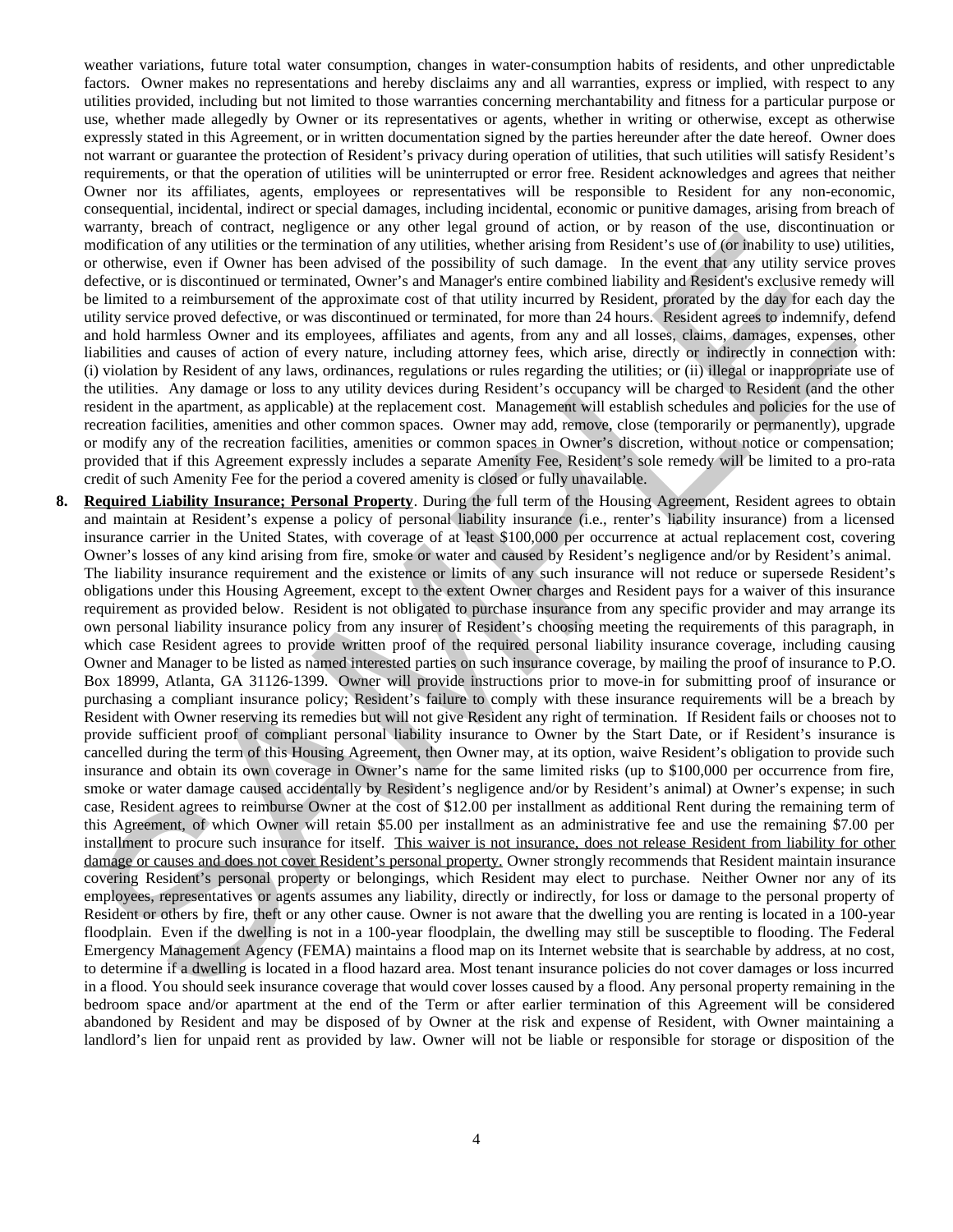Resident's personal property. If there are multiple individuals comprising Resident, then all references to and obligations of Resident in this paragraph 8 will apply to each such individual, separately.

- **9. Responsibility for Damage. Resident is solely responsible for any damage, defacement or loss within the assigned bedroom space. All assigned residents of an apartment are jointly and severally responsible for any damage, defacement or loss to common areas, other parts of the facility, fixtures or appliances, except for the portion of damages over \$100,000 where it is finally established that Resident or one or more other residents of the apartment were solely at fault for the entire loss, in which case such person(s) will be solely responsible.** Resident is fully responsible for the conduct of Resident's guests, visitors, licensees and invitees ("Guests"), including without limitation harm to individuals or damage or defacement of any part of the Property or its fixtures or property of third parties (including other residents) by such Guests.
- **10. Prohibitions.** Firearms (except to the extent expressly provided by Section 92.026, Texas Property Code), weapons, explosives and illegal drugs of any kind are strictly prohibited anywhere on or about the Property, including within individual apartments and bedroom spaces and in community and parking areas (except government-issued service weapons carried by duly deputized law enforcement personnel). Discharging a firearm or displaying or possessing any weapon in a way that may threaten or alarm others, is prohibited anywhere at the Property. No gas or charcoal grill, nor any other open flame cooking or heating device, may be stored or used on any balcony, deck and/or patio at the Property or within 25 feet of any building, except permanently installed community grills provided by Owner. Resident will, and will cause Guests to: (a) comply with all federal, state, county and city laws, ordinances and/or regulations, including without limitation those relating to controlled substances and alcoholic beverages; (b) not act in any way that endangers the Property or the safety of any person, or that is intended to facilitate criminal activity; (c) not engage in disruptive conduct or allow any noise loud enough to be heard outside the apartment or in neighboring apartments assuming doors and windows were closed; (d) not place or keep any trash outside of the apartment, including on any balcony, deck or patio; (e) not damage, take or possess any property belonging to others without express consent; (f) not tamper or interfere with smoke detectors, sprinklers or fire alarms; (g) not injure the reputation of the Property or its residents, (h) not act or fail to act in any way that would cause an increase in the rate of insurance at the Property; (i) not engage in any activity which interferes with or decreases the use and enjoyment of the Property by other residents; and (j) otherwise obey the Community Policies and other rules applicable to the Property. Any single violation of any of the foregoing will be considered a material breach of this Agreement and will be good cause for immediate termination of the Agreement with all applicable charges due. **Probabilities.** Fiterarm (except to the exceediate provide by Section 2020, Texas Property Cole). The exceediby the exceediby the exceediby of the exceediby and particle in the exceediby and particle in the exceediby and
- **11. Cleanliness and Safety; Entry.** Resident agrees to maintain the assigned bedroom space, the apartment and the common areas of the Property in a clean, safe and sanitary condition, to exercise all due care in the use of same, and to cooperate fully with the Property pest control program as requested. Resident will be responsible for the cost of treatment for bedbugs and similar pests to the extent Owner's pest control vendor reasonably determines that an infestation has originated within Resident's assigned space and during Resident's occupancy. Resident will place all trash in provided receptacles and will be responsible for the cost of cleaning the interior or exterior of the apartment if not kept in sanitary condition. When outdoor temperatures are below 40 degrees Fahrenheit, Resident will keep the apartment's heat turned on to prevent frozen or burst pipes, including during vacations. When outdoor temperatures exceed 85 degrees Fahrenheit, Resident will keep the apartment's air conditioning turned on and set to a reasonable temperature to prevent mold or mildew growth, including during vacations. Owner and its agents, employees and contractors may enter any apartment and bedroom space to perform routine maintenance, inspections, showings and other ordinary functions, provided that Owner will provide advance notice to residents of an apartment before such entry. Owner reserves the right to enter an apartment and any bedroom space without prior notice (including a passkey and/or disarming the alarm or other means of entry if locks have been changed) for emergency maintenance or repair purposes, or when there is reasonable cause to believe that a situation exists that could cause danger to life, safety, health or property. Owner may confiscate any item deemed to cause a danger and is under no obligation to pay compensation for or to return such items.
- **12. Residential Use; Pets.** The bedroom space and apartment may be used solely for private residential purposes and for no other purposes. Resident may not carry on any business or other enterprise from the bedroom space or apartment, nor use any Ownerprovided Internet connections for business purposes. Resident may place no signs, placards or other advertisement of any character in the bedroom space or apartment, nor display anything in an apartment or bedroom space that is visible from outside the Property or the apartment. Resident may not store at the Property or connect to a Property electrical outlet any mobility device owned by a third party. Pets are permitted in or about the Property only in specified buildings as Owner may in its discretion allow residents to maintain, in each case only following Owner's signature on a Pet Addendum for a single dog or cat per designated apartment, which requires payment of a mandatory fee. All other pets are prohibited anywhere at the Property, except fish in small tanks to the extent approved by Owner in its sole discretion. Violation of the pet policy will subject Resident to deep-cleaning and daily administration fees in Owner's discretion and may be considered as a termination of this Housing Agreement by Resident with fees due and accelerated (to the extent permitted by law) as provided in paragraph 5.
- **13. Guests; Occupancy Limits.** No more than one person may occupy a bedroom space, except for minor children for whom the Resident is the parent or legal guardian (further subject to apartment occupancy limits), with Owner's consent and with consent of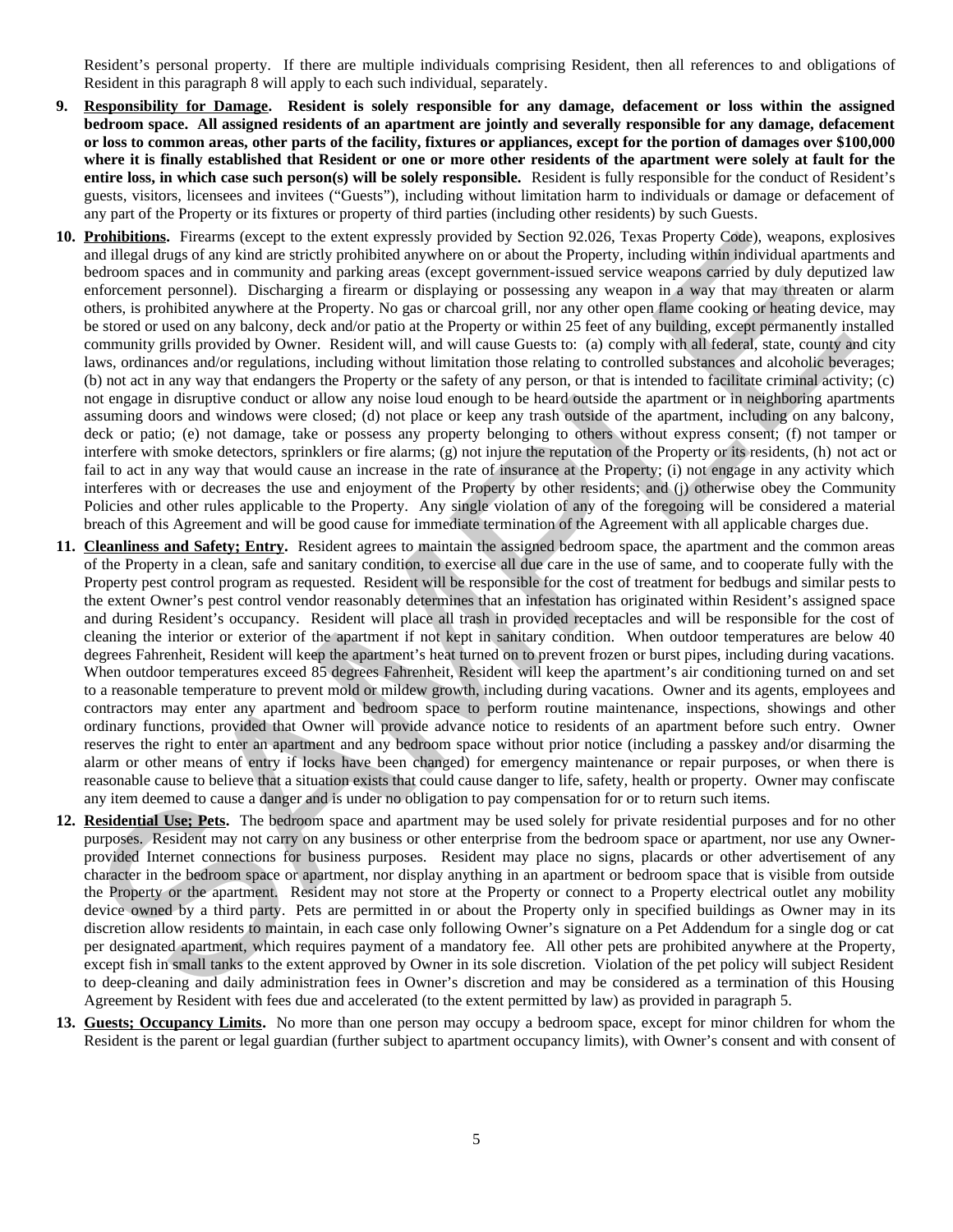apartment-mates as applicable. If Resident desires to have an Overnight Guest (any person staying in the Resident's assigned bedroom space or apartment for more than three total nights in any 30-day period), then Resident must register the Overnight Guest(s) with Owner. Resident may not have Overnight Guest(s) for more than three consecutive nights, nor for more than six total nights in any 30-day period. In the event any unregistered or unauthorized Overnight Guest(s) are identified to be in or using an apartment or bedroom space, Owner may assess against the Resident a fee of \$60 per night, in addition to the right of Owner to declare Resident in material breach of this Agreement and pursue other available remedies. Although Resident may have Guests from time to time, Owner reserves the right to restrict the number of persons permitted in or about an apartment at any time in Owner's discretion, to protect safety and the quiet enjoyment of other residents. Guests may park only in designated guest parking areas, if any, and no Guest's vehicle may remain at the Property for more than three days.

- **14. Parking.** Owner grants to Resident a non-exclusive, undivided limited permit to use any one marked parking spot at any given time in the Property's parking lot (subject to handicap and reserved parking restrictions), for the sole purpose of parking one personal, non-commercial vehicle, and for ordinary access to and from such parking lot over marked driveways. The parked vehicle must be properly registered and licensed and may not create a safety hazard. Vehicles improperly parked or appearing abandoned may be towed at the vehicle owner's expense. This paragraph creates a limited use license and not a bailment. Resident assumes all risk and responsibility for damage to the vehicle and any personal property contained in it, and the vehicles or other personal property of others, in connection with any use of parking areas. Owner is not responsible for any damage to vehicles or property contained in vehicles. Owner reserves the right to revoke or restrict parking rights in the event Resident violates this paragraph or the Housing Agreement.
- **15. Smoking.** Smoking or vaping inside any apartment, hallway, elevator, breezeway, stairwell, balcony, patio or other indoor or adjacent area by Resident or his or her guest(s) is prohibited. In the event that Resident or any guest smokes, burns candles, burns incense or engages in any other activity which could result in particles and/or smoke which tend to cause staining or odor on walls, carpets or other portions of the premises, a persistent odor in the apartment that necessitates ductwork cleaning or the removal of carpet and padding despite an apparent clean appearance, all such damage and repair cost will be considered extraordinary damage beyond normal wear and tear and is the responsibility of the Resident. Therefore, Resident agrees that **any** smoking in an apartment will subject the residents to a collective minimum deep-cleaning fee of \$250, plus any additional costs of cleaning or repair in connection with smoking or other smoke-related damage, in addition to Owner's other remedies for breach of this Agreement.

### **16. Maintenance, Alteration and Repair**

- (a) Resident is responsible for and agrees to take good care of the premises, fixtures and all common areas. Resident may not remove any of Owner's property and will not perform any repairs, upgrades, painting, wallpapering, electric changes or other alterations of the premises without prior written consent from Owner. Resident will be responsible for damage from waste stoppages caused by foreign or improper objects or improper use in lines serving bathrooms, damage to fixtures, appliances, doors, windows, screens, damage from water faucets left on or from doors left open, and repairs or replacements to alarm devices necessitated by misuse or damage by Resident and/or guests. Extraordinary appliances or furnishings such as satellite dishes, hot tubs, pool tables, water beds or high utility-consuming devices may not be installed or placed on the premises or anywhere at the Property without Owner's prior written consent, in its sole discretion.
- (b) In the case of a malfunction of any utilities or damage by fire, water or similar cause, or any water leak, suspected mold or microbial growth, electrical problem, broken glass, broken lock or any other condition that Resident reasonably believes poses a hazard to health and safety, Resident must promptly notify Owner in writing. Owner will act with reasonable time and diligence in making repairs and reconnections; Resident may not withhold or reduce payment of rent or other charges during such time. Maintenance and repair requested by Resident will generally be performed between 8am and 8pm, unless the work is considered an emergency, in which case work may take place at any time. Owner may temporarily disconnect equipment or utilities to avoid property damage and/or to perform repairs requiring such interruption, in Owner's sole discretion. Owner will not be liable for any inconvenience, discomfort, disruption or interference with Resident use of the premises because of ongoing repairs, alterations or improvements to the Property or any apartment. **Example.** One grants to bestead a non-exclusive, undeted innited permit to use any one makes parameterized in the state and a method permit of the state and a method in the state of the state and a method in method in th
- (c) Following move-in, Resident is responsible for providing and changing all light bulbs and batteries (for smoke detectors and remote controls) in the assigned apartment. A written maintenance report requesting assistance in changing these items may be submitted for maintenance staff assistance, with extra charges payable by Resident as applicable per Owner's published rates. From time to time, maintenance staff may enter the assigned apartment with or without notice to inspect and change furnace filters and to provide pest control.
- **17. Management; Community Policies.** Owner may retain employees and management agents from time to time to manage the Property, and Owner's agent may retain other employees or contractors. Resident, on behalf of himself or herself and his or her Guests, agrees to comply fully with all directions from Owner and its employees and agents, and the rules and regulations (including all amendments and additions thereto, except those that substantially modify the Resident's bargain and to which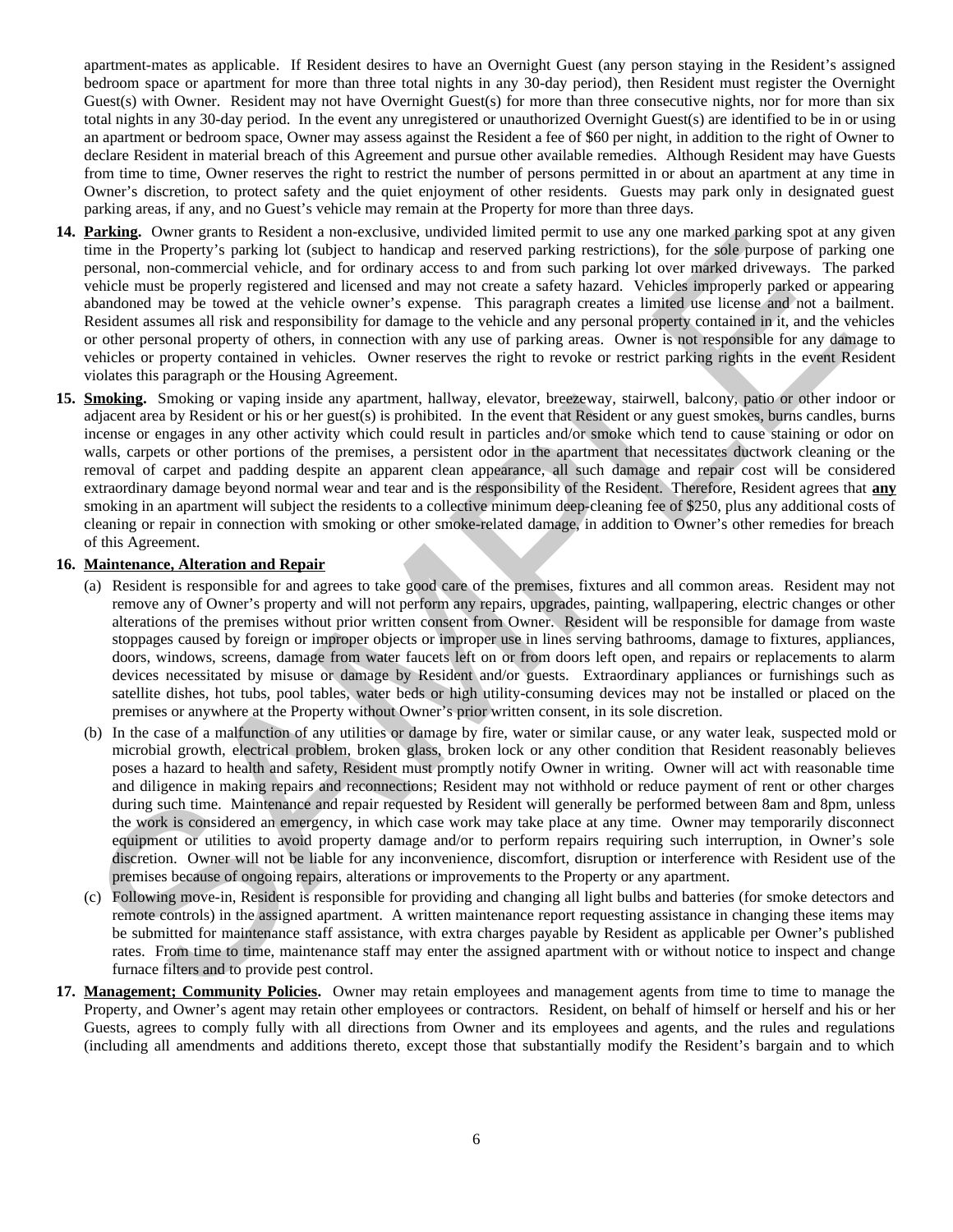Resident timely objects) as contained in this Agreement and the Community Policies of the Property. **The Community Policies are available at https://zislander.com/policies.pdf or on request from the management office and are considered part of this Agreement.**

- **18. Breach by Resident.** Upon any breach by Resident of this Housing Agreement or a prior agreement between Resident and Owner or its affiliates, including community policies, Owner may without separate demand or notice except as provided by law, and in addition to other lawful remedies, do any one or more of the following: (i) collect any charge under this Housing Agreement or community policies, including reimbursement for costs of collection; (ii) terminate this Housing Agreement and/or Resident's right to occupy the premises, and/or institute an action for eviction; (iii) sue to collect all past due charges and/or unpaid rent and other charges which would become due through the End Date or until the bedroom space and all other bedroom spaces at the Property have been filled, with recovery by Owner of any discrepancy in rent rate and any expense incurred in obtaining the new resident contract; (iv) report any information to credit reporting agencies. Without limitation, Owner may terminate this Agreement for non-payment of rent or other charges, or upon any conduct by Resident that is prohibited by or in breach of this Agreement, or if, in the reasonable judgment of Owner, continued residency will or may be detrimental to the educational process or the health, safety and/or welfare of the other residents of the Property or any of the Property's personnel. Upon any termination as described in this paragraph, Resident: (a) must fully vacate the bedroom space and apartment (including removing all personal belongings) within the time provided in the written notice given by Owner, and will have no further use of or access to the Property, the assigned apartment or bedroom space; and (b) will be fully responsible for all rent and other charges as if the Agreement had been terminated by Resident as described in paragraph 5. Owner's termination for breach will not limit its claim for damages resulting from Resident's breach. Owner's acceptance of rent or other payment following notice to vacate or during the pendency of a legal action will not waive or diminish Owner's rights under this Agreement or law unless separately and expressly agreed by Owner.
- **19. Assumption of Risks; Liability.** Resident ASSUMES ALL RISKS associated with use of the Property, and to the full extent permitted by law, agrees to hold harmless, release, defend and indemnify Owner and its affiliates, members, partners, officers, agents, management company and its and their respective employees ("Released Parties") from all loss, liability and/or claims for injury, illness or death to persons or damage or theft to property arising in whole or in part from: (i) the negligent acts, omissions or intentional wrongdoing of Resident or his/her Guests; or (ii) the use, occupancy, presence at or other interaction with the Property or any part or contents thereof by Resident or his or her Guests, including without limitation those injuries and damages caused by a Released Party's alleged or actual negligence or by breach of any express or implied warranty. The Released Parties will not be liable for injury, damage or loss caused by criminal conduct of other persons, including theft, assault, vandalism or other acts of third parties. Resident agrees to indemnify each Released Party for any injuries to Resident or any Guest or other person or property that arises in connection with occupancy or use by Resident or any Guest of Resident. Resident further agrees to reimburse, indemnify and hold harmless Released Parties from any and all claims, lawsuits, actions, costs, damages (including liquidated damages as specified) or losses, including reasonable attorneys' fees and costs and expenses, that a Released Party incurs or may incur as a result of any breach of this Agreement by Resident. The forgoing will be binding to the fullest extent permitted by law. papear at the progres have been little, with the other by the range and the mail and any operator at the constraints of the mail and any operator at the constraints of the mail and any operator at the constraints of the co
- **20. Safety Precautions.** Resident acknowledges that neither Owner nor any of its agents, employees or representatives has made any representations or warranties, either written or oral, concerning the safety of the Property, the bedroom space or any apartment, or the effectiveness or operability of any security devices or safety, health or security measures at the Property, the bedroom space or any apartment. Resident acknowledges that Owner neither warrants nor guarantees the safety or security of residents or their Guests against any criminal or wrongful acts of third parties. Resident and his or her Guests are responsible for protecting their own respective person and property and hereby release Owner and its agents, employees and representatives for any and all damage to person and property. Owner's safety measures are neither a warranty of safety nor a guaranty against crime or of a reduced risk of crime. Resident acknowledges that security devices or measures may be changed or removed by Owner without notice or compensation, and/or may fail or be thwarted by criminals or by electrical or mechanical malfunctions. Therefore, Resident acknowledges that he or she should not rely on such devices or measures and should take steps to protect himself or herself and his or her existing property notwithstanding these devices. Resident agrees to immediately notify Owner's representative of any malfunctions involving locks and life-safety building components. Should Resident become seriously injured or imperiled at the Property, Resident authorizes Owner and its agents to call 911 Emergency at Resident's expense, without legal obligation to do so.
- **21. Abandonment.** If the assigned bedroom space or an apartment is abandoned or Resident's right to use them has been terminated, Owner may, without notice, secure the bedroom space and/or apartment with new locks, store or dispose of any personal property left in the bedroom space or apartment by Resident or Resident's Guests, and re-assign the bedroom space and/or apartment to others for use. Any such abandoned property or personal possessions shall be stored and disposed of by Owner as provided by law. Owner, in its sole reasonable discretion in accordance with applicable law, will determine when a bedroom and/or apartment is abandoned, which may take into consideration any one of the following: the removal of personal property from the bedroom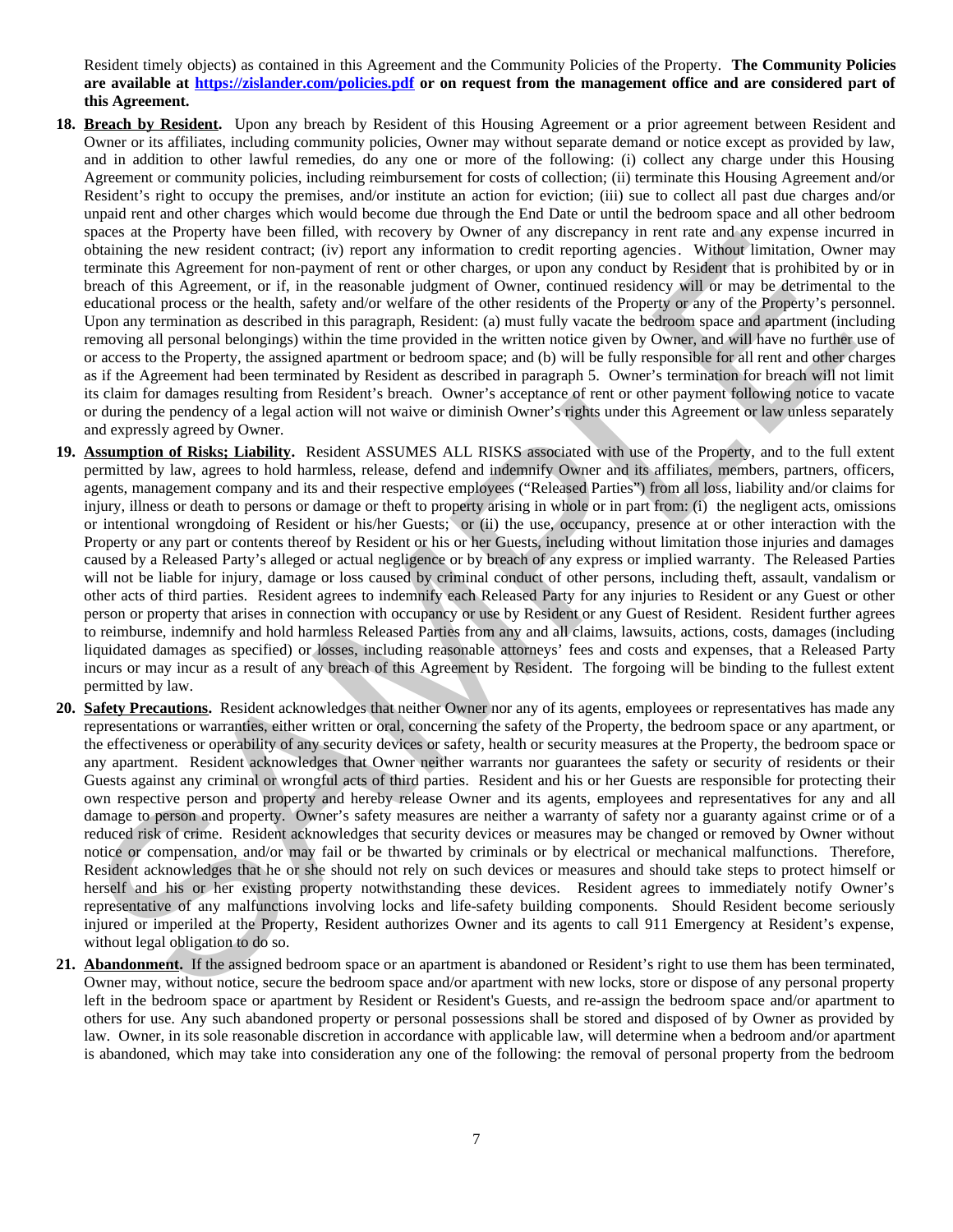space other than in the usual course of continuing use, the failure to pay housing charges or other charges, discontinuance of any utility service, and failure to respond to any notices, phone calls, or correspondence from Owner or its representatives.

- **22. Vacating at End of Term; Renewal. This Agreement does not automatically renew, and Owner is not obligated to renew it.** Owner reserves the right to contract with others for the premises at any time, for occupancy commencing after the End Date. Upon termination or expiration of this Agreement for any reason, Resident will immediately vacate and relinquish the bedroom space and entire apartment, and all of Owner's fixtures, in a clean and sanitary condition, including removing all trash. Resident will pay all utility and service bills to the bedroom space and apartment (except those provided by Owner as specified above) and cancel all utility accounts in the name of Resident. Resident will return to Owner all keys issued to Resident by Owner. If all keys issued to Resident are not returned promptly to Owner, Resident will pay all costs associated with re-keying or reprogramming locks for the bedroom space and/or apartment, along with the cost of key replacement. If Resident fails to vacate the bedroom space and apartment by the end of the Term or upon earlier termination of the Agreement, Resident will pay agreed holdover charges equal to three (3) times the daily pro-rated housing charges during the Term (but not more than the amount provided by law), plus associated expenses, including attorneys' fees. In no event after termination or expiration of this Agreement will it be deemed to be renewed or extended.
- **23. Renewal of Residency**. If this Housing Agreement is a renewal of Resident's residency at the Property to follow the expiration of another valid agreement with an End Date that is no more than one day earlier than the Start Date of this Housing Agreement, then: (a) the Start Date of this Housing Agreement will be deemed to take place simultaneously with the expiration of the prior agreement, so that this Housing Agreement begins immediately upon the expiration of the term of the prior agreement; and (b) if Resident is assigned by Owner to a different apartment or bedroom for the new term under this Housing Agreement, Resident agrees to relocate promptly to the newly assigned space and to relinquish occupancy of the prior space on the date specified by Owner.
- **24. Casualty Loss.** If in Owner's reasonable judgment the premises or the Property is materially damaged by fire or other casualty, Owner may terminate this Agreement within a reasonable time after such determination, by written notice to Resident, in which case Owner will refund prorated, pre-paid rent and all deposits less lawful deductions unless Resident and/or Resident's guest(s) caused the casualty, in which case all funds on account will be applied to all applicable charges related to the damages and Resident will be responsible for the balance of all charges for repairs. If following a fire or other casualty Owner does not elected to terminate this Agreement, Owner will rebuild the damaged areas within a reasonable time, and during such reconstruction, Resident will be provided a reasonable rent reduction for the unusable portion of the premises unless Resident and/or Resident's guest(s) caused the casualty. epoperaming loots for the bettom space and/or aperture. Along with the cost desp replacement, it leads that the cost of the cost of the space of the space of the space of the space of the space of the space of the space of
- **25. Guarantor Information, Notice.** Owner reserves the right to notify any Guarantor of any action taken or notice given with regard to Resident under this Agreement. If Resident or Guarantor has supplied information by means of an application for residency, guaranty of payment or other documentation, Resident and Guarantor, as the case may be, represent that such information is true and correct and given voluntarily and knowingly. Owner and its management agent reserve the right to release any such information and/or Resident's account history to law enforcement, government officials, lenders and prospective purchasers of the Property.
- **26. Use of Likeness**. As part of the consideration for this Housing Agreement, Resident authorizes Owner and its affiliates to make photographs and video recordings of Resident in community and resident amenity areas, and irrevocably grants Owner and its affiliates a royalty-free license to use Resident's image and likeness for all lawful purposes, including promotional purposes in advertising, video, web, social media and other formats.
- **27. Multiple Bedroom Spaces.** If this Housing Agreement expressly identifies more than one bedroom space in a multi-bedroom apartment as assigned to Resident on page 1, then: (a) references to a "space" or "spaces" will be deemed to refer to all of the spaces assigned to Resident, or to the entire apartment if all of the bedrooms in an apartment are assigned to Resident; and (b) if Resident is assigned fewer than all of the bedroom spaces in an apartment, use of common areas will continue to be shared with other residents of the apartment and any calculation of Resident's share of any charges assessed pro rata to all residents of an apartment will be made by dividing the number of bedroom spaces assigned to Resident by the total number of occupied bedroom spaces within the apartment.

# **28. DISPUTE RESOLUTION; MANDATORY ARBITRATION; CLASS-ACTION WAIVER.**

(a) Claims Subject to Arbitration. Except as expressly provided below, the parties agree that to the fullest extent permitted by applicable law, any dispute arising out of or relating in any way to this Agreement or a similar prior agreement, the Property or the relationship between Resident and Owner or Manager (including matters occurring prior to the date of this Agreement and disputes also involving third parties) (collectively, "Claims") will, at the election of either party, be resolved by arbitration, including any dispute about arbitrability, such as scope and enforceability.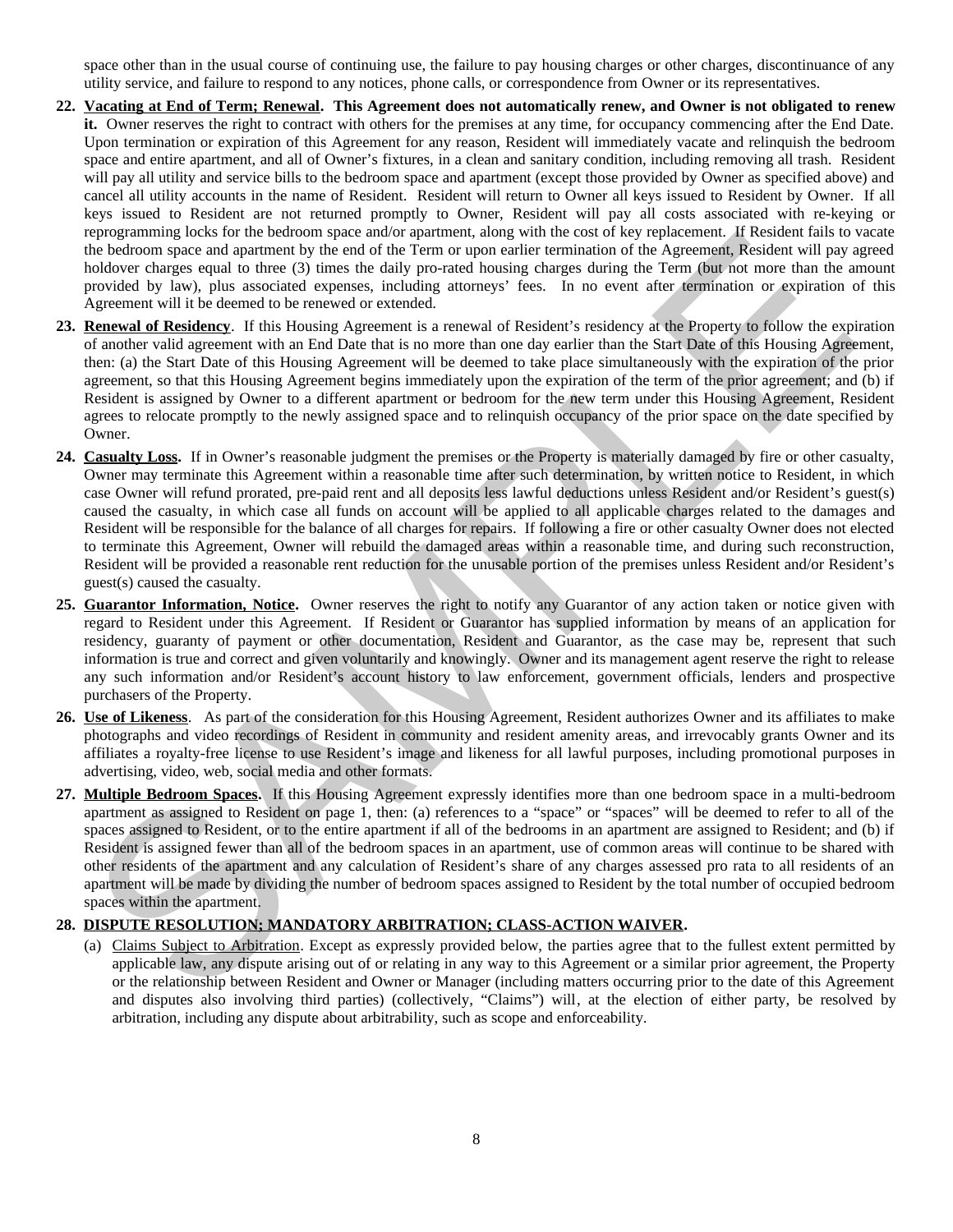- (b) Arbitration Process. Any arbitration will be conducted pursuant to the applicable rules (the "Arbitration Rules") of the American Arbitration Association, as modified herein, to the extent such modifications are not prohibited by the Arbitration Rules. The arbitration will be conducted in Bryan-College Station, Texas. The parties will select a single arbitrator, but in the event that the parties are unable to agree, the arbitrator will be appointed pursuant to the Arbitration Rules. The arbitrator will be a practicing attorney with significant expertise in litigating and/or presiding over cases involving the substantive legal areas involved in the dispute. The parties to the arbitration will not request, and the arbitrator will not order, that any discovery be taken or provided, including depositions, interrogatories or document requests, except to the extent the amount in controversy exceeds \$50,000. The arbitration will be concluded within three months of the date the arbitrator is appointed. The arbitrator's findings, reasoning, decision, and award will be stated in writing and based upon applicable law. Judgment on the arbitration award may be entered in any court having jurisdiction. In the event that the arbitration results in an award which imposes an injunction or contains a monetary award in excess of \$100,000, the award will be reviewable on appeal initiated by filing notice of appeal with the AAA office within 30 days of the award, governed by the AAA Optional Appellate Arbitration Rules and conducted by a panel of three new arbitrators, ruling by majority, under the procedure for appointment from the national roster of arbitrators. Unless the applicable Arbitration Rules require otherwise, arbitration fees and costs will be shared equally by the claimant(s) and respondent(s), respectively, in any arbitration proceeding. Should the AAA be unavailable, unable or unwilling to accept and administer the arbitration of any claim under these arbitration provisions as written, the parties will agree on a substitute arbitration organization, such as JAMS, that will enforce the arbitration provisions as written. *Because this Agreement memorializes a transaction in interstate commerce, the Federal Arbitration Act governs the interpretation and enforcement of these arbitration provisions. More information about arbitration, including the Arbitration Rules, is available at www.adr.org or by calling 1-800-778-7879.* innocen a bind unit of the distribution of the same of the same of the most of the same of the same of the same of the same of the same of the same of the same of the same of the same of the same of the same of the same of
- (c) Claims Excluded from Arbitration. The following matters will not be subject to arbitration but will instead be adjudicated in the courts of Brazos County, Texas or such other court in which jurisdiction and venue are proper: (a) an action for possession or for injunctive remedies provided under applicable landlord-tenant laws or to enforce intellectual property rights; (b) a suit by Owner or its assignee for collection of amounts owed by Resident under this Agreement; and (c) any claim or dispute for which applicable law (as determined by a binding court decision) or the applicable arbitration rules do not permit arbitration and require adjudication in a specific civil court. Matters within the jurisdiction of an applicable small claims court may also be brought in that court in lieu of arbitration.
- (d) Right to Opt Out of Arbitration. RESIDENT MAY OPT OUT OF THE FOREGOING ARBITRATION PROVISIONS BY SENDING EXPRESS WRITTEN NOTICE (VIA CERTIFIED US MAIL OR RECOGNIZED COURIER SERVICE) ELECTING TO OPT OUT OF ARBITRATION PROVISIONS, WITHIN 30 DAYS OF RESIDENT'S EXECUTION OF THIS AGREEMENT, to: The Scion Group, Attn: Legal Department, 444 N. Michigan Ave., Suite 2600, Chicago IL 60611. Resident will continue to be bound by any other arbitration provision Resident did not out opt of.
- (e) Applicable Law; Attorney Fees. All claims and disputes, including those adjudicated in arbitration or in court, will be governed by the internal laws of the State of Texas with respect to contracts made or events occurring therein. Unless prohibited by applicable law, the substantially prevailing party in any dispute between the parties (including in arbitration) may recover their reasonable costs and fees incurred in connection with such matter, including reasonable attorneys' fees.
- (f) Class Action Waiver. **THE PARTIES AGREE THAT ANY CLAIMS WILL BE ADJUDICATED ON AN INDIVIDUAL BASIS, AND EACH WAIVES THE RIGHT TO PARTICIPATE IN A CLASS, COLLECTIVE, PAGA, OR OTHER JOINT ACTION WITH RESPECT TO THE CLAIMS.**
- (g) Waiver of Jury Trial. **THE PARTIES KNOWINGLY AND VOLUNTARILY WAIVE ANY RIGHT TO A JURY TRIAL FOR CLAIMS NOT SUBJECT TO ARBITRATION, WHICH WILL BE ADJUDICATED BY A JUDGE ONLY.**
- (h) Severability and Survival. To the extent any provision of this paragraph 28 is found to be unenforceable, it will be severed so the parties' intent to arbitrate will survive and arbitration will proceed without such provision; provided that if the classaction waiver is found unenforceable for any reason, the arbitration provisions of this paragraph 28 will be void. All of the terms and provisions of this paragraph 28 will survive the termination or expiration of this Agreement.
- **29. Miscellaneous.** Failure of Owner to insist upon strict compliance with the terms of this Agreement will not constitute a waiver of Owner's rights to act on any violation. Owner's rights are cumulative and the exercise of any remedy by Owner will not exclude or waive the right to exercise any other right or remedy. Time is of the essence in the performance of this Agreement. Owner and its agents and affiliates make no representations or warranty as to the character or standing of any other residents of the Property. The lien of Owner's lender(s), if any, on the Property may be superior to Resident's rights as a resident and this Agreement may be made subject to the rights of such lender(s). Residents may have special statutory rights to terminate this Agreement early in certain situations involving military deployment or transfer, family violence, sexual assault or sexual abuse. This Agreement and any attached and signed addenda constitute the entire agreement between the parties and no oral statements will be binding. If